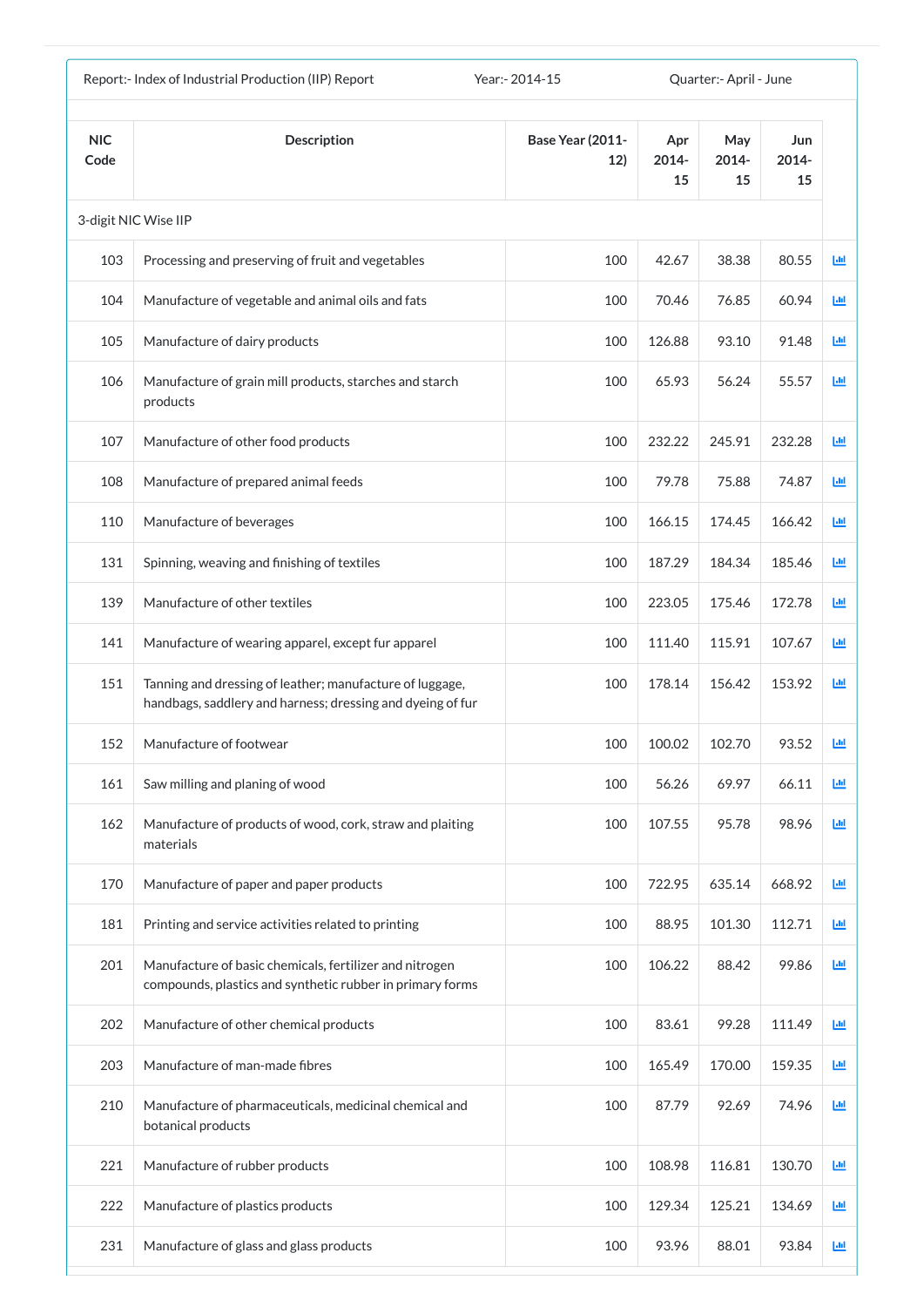| 239                  | Manufacture of non-metallic mineral products n.e.c.                                                            | 100 | 156.91 | 153.56 | 138.32 | Ш |
|----------------------|----------------------------------------------------------------------------------------------------------------|-----|--------|--------|--------|---|
| 241                  | Manufacture of basic iron and steel                                                                            | 100 | 154.41 | 144.03 | 135.46 | 画 |
| 242                  | Manufacture of basic precious and other non-ferrous metals                                                     | 100 | 121.78 | 116.20 | 109.21 | 画 |
| 243                  | Casting of metals                                                                                              | 100 | 74.99  | 75.58  | 73.66  | 画 |
| 251                  | Manufacture of structural metal products, tanks, reservoirs<br>and steam generators                            | 100 | 107.74 | 106.57 | 112.55 | 画 |
| 259                  | Manufacture of other fabricated metal products;<br>metalworking service activities                             | 100 | 119.86 | 91.06  | 90.80  | 画 |
| 262                  | Manufacture of computers and peripheral equipment                                                              | 100 | 55.83  | 47.16  | 110.90 | 画 |
| 264                  | Manufacture of consumer electronics                                                                            | 100 | 264.22 | 2.75   | 162.39 | 画 |
| 265                  | Manufacture of measuring, testing, navigating and control<br>equipment; watches and clocks                     | 100 | 329.25 | 427.81 | 409.11 | 画 |
| 267                  | Manufacture of optical instruments and equipment                                                               | 100 | 89.86  | 84.24  | 131.05 | 画 |
| 271                  | Manufacture of electric motors, generators, transformers and<br>electricity distribution and control apparatus | 100 | 134.63 | 143.94 | 179.70 | 画 |
| 272                  | Manufacture of batteries and accumulators                                                                      | 100 | 86.80  | 27.11  | 29.94  | ш |
| 273                  | Manufacture of wiring and wiring devices                                                                       | 100 | 138.32 | 160.77 | 160.98 | 画 |
| 274                  | Manufacture of electric lighting equipment                                                                     | 100 | 119.64 | 125.39 | 132.65 | 画 |
| 275                  | Manufacture of domestic appliances                                                                             | 100 | 165.64 | 189.29 | 157.00 | ш |
| 279                  | Manufacture of other electrical equipment                                                                      | 100 | 75.76  | 102.82 | 82.53  | 画 |
| 281                  | Manufacture of general purpose machinery                                                                       | 100 | 358.59 | 410.00 | 306.40 | 画 |
| 282                  | Manufacture of special-purpose machinery                                                                       | 100 | 108.37 | 82.01  | 120.88 | 画 |
| 291                  | Manufacture of motor vehicles                                                                                  | 100 | 95.95  | 84.98  | 62.28  | 画 |
| 292                  | Manufacture of bodies (coachwork) for motor vehicles;<br>manufacture of trailers and semi-trailers             | 100 | 34.49  | 29.22  | 30.54  | 画 |
| 293                  | Manufacture of parts and accessories for motor vehicles                                                        | 100 | 95.75  | 99.54  | 105.34 | 画 |
| 309                  | Manufacture of transport equipment n.e.c.                                                                      | 100 | 114.59 | 116.06 | 98.71  | 画 |
| 310                  | Manufacture of furniture                                                                                       | 100 | 47.89  | 54.90  | 47.50  | 画 |
| 321                  | Manufacture of jewellery, bijouterie and related articles                                                      | 100 | 116.77 | 170.76 | 184.25 | 画 |
| 325                  | Manufacture of medical and dental instruments and supplies                                                     | 100 | 107.69 | 106.84 | 105.18 | 画 |
| 329                  | Other manufacturing n.e.c.                                                                                     | 100 | 86.70  | 187.36 | 91.56  | 画 |
| 2-digit NIC Wise IIP |                                                                                                                |     |        |        |        |   |
| 10                   | Manufacture Of Food Products                                                                                   | 100 | 182.10 | 189.31 | 180.32 | 画 |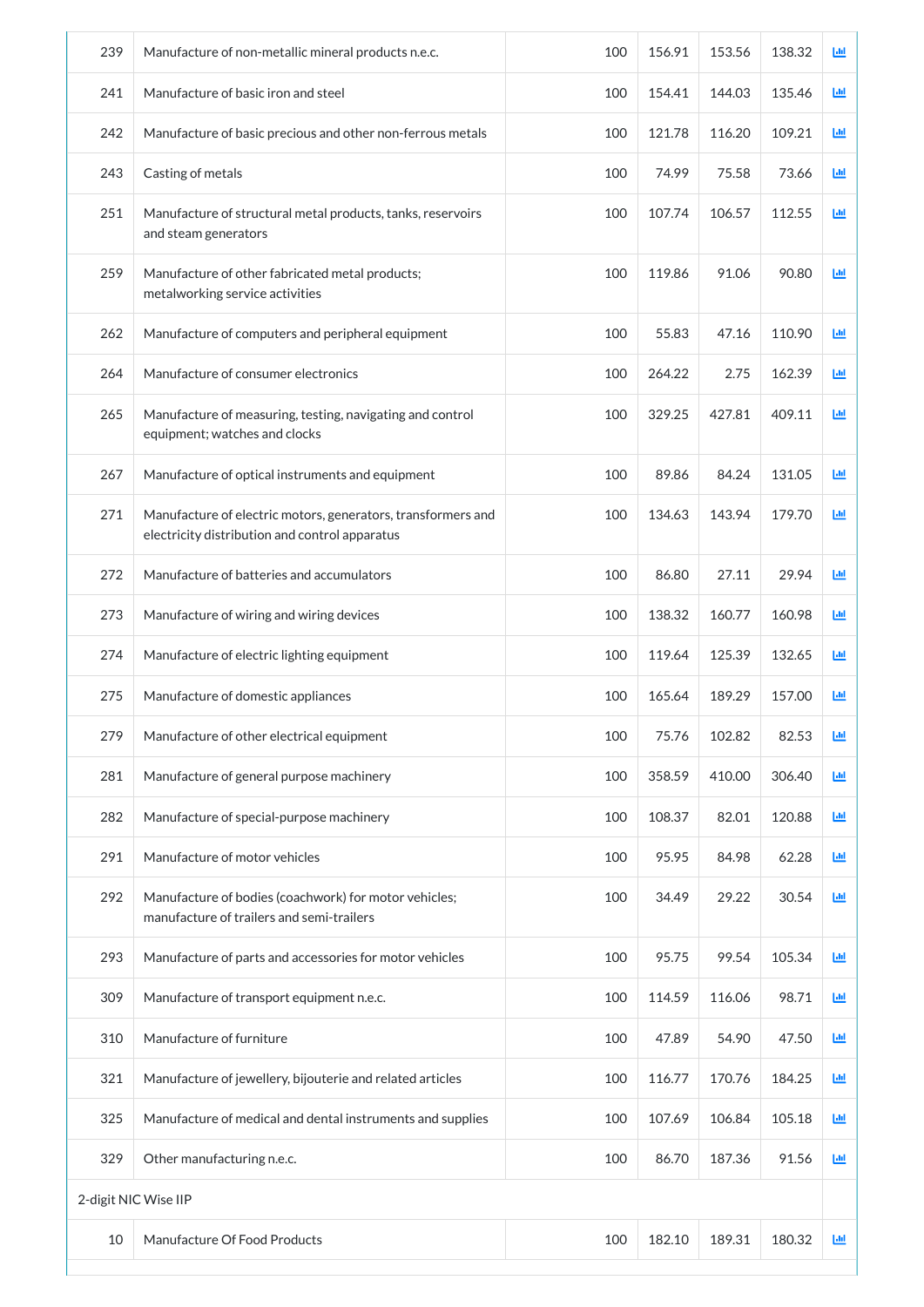| 11 | Manufacture Of Beverages                                                                                                                  | 100 | 166.15 | 174.45 | 166.42 | 画          |
|----|-------------------------------------------------------------------------------------------------------------------------------------------|-----|--------|--------|--------|------------|
| 13 | Manufacture Of Textiles                                                                                                                   | 100 | 220.17 | 176.17 | 173.80 | <b>Lul</b> |
| 14 | Manufacture Of Wearing Apparel                                                                                                            | 100 | 111.40 | 115.91 | 107.67 | ĿШ         |
| 15 | Manufacture Of Leather And Related Products                                                                                               | 100 | 100.73 | 103.19 | 94.07  | 画          |
| 16 | Manufacture Of Wood And Products Of Wood And Cork,<br>Except Furniture; Manufacture Of Articles Of Straw And<br><b>Plaiting Materials</b> | 100 | 107.49 | 95.75  | 98.92  | <b>Ltd</b> |
| 17 | Manufacture Of Paper And Paper Products                                                                                                   | 100 | 722.95 | 635.14 | 668.92 | <b>Ltd</b> |
| 18 | Printing And Reproduction Of Recorded Media (This Division<br><b>Excludes Publishing Activities</b>                                       | 100 | 88.95  | 101.30 | 112.71 | <b>Ltd</b> |
| 20 | Manufacture Of Chemicals And Chemical Products                                                                                            | 100 | 86.77  | 99.95  | 111.65 | 画          |
| 21 | Manufacture Of Pharmaceuticals, Medicinal Chemical And<br><b>Botanical Products</b>                                                       | 100 | 87.79  | 92.69  | 74.96  | 画          |
| 22 | Manufacture Of Rubber And Plastics Products                                                                                               | 100 | 125.38 | 123.57 | 133.91 | <b>Lul</b> |
| 23 | Manufacture Of Other Non-Metallic Mineral Products                                                                                        | 100 | 115.88 | 110.83 | 109.33 | 画          |
| 24 | Manufacture Of Basic Metals                                                                                                               | 100 | 118.69 | 113.49 | 106.94 | ĿЩ         |
| 25 | Manufacture Of Fabricated Metal Products, Except<br>Machinery And Equipment                                                               | 100 | 112.05 | 101.05 | 104.82 | 画          |
| 26 | Manufacture Of Computer, Electronic And Optical Products.                                                                                 | 100 | 284.64 | 272.92 | 311.67 | 画          |
| 27 | Manufacture Of Electrical Equipment                                                                                                       | 100 | 133.02 | 146.65 | 146.11 | 画          |
| 28 | Manufacture Of Machinery And Equipment n.e.c.                                                                                             | 100 | 292.75 | 323.70 | 257.59 | 画          |
| 29 | Manufacture Of Motor Vehicles, Trailers And Semi-Trailers                                                                                 | 100 | 94.90  | 91.08  | 82.38  | 画          |
| 30 | Manufacture Of Other Transport Equipment                                                                                                  | 100 | 114.59 | 116.06 | 98.71  | 画          |
| 31 | Manufacture Of Furniture                                                                                                                  | 100 | 47.89  | 54.90  | 47.50  | 画          |
| 32 | <b>Other Manufacturing</b>                                                                                                                | 100 | 97.75  | 177.04 | 122.48 | ĿЩ         |
|    | IIP of Manufacturing Sector Of State                                                                                                      |     |        |        |        |            |
|    |                                                                                                                                           |     |        |        |        |            |

| 100 | $\cap$<br>$  -$<br>$\sim$<br>-- | 1.57.5<br>. J<br>-- | $\Delta$ 7<br>–<br>' O | [Jd |
|-----|---------------------------------|---------------------|------------------------|-----|
|     |                                 |                     |                        |     |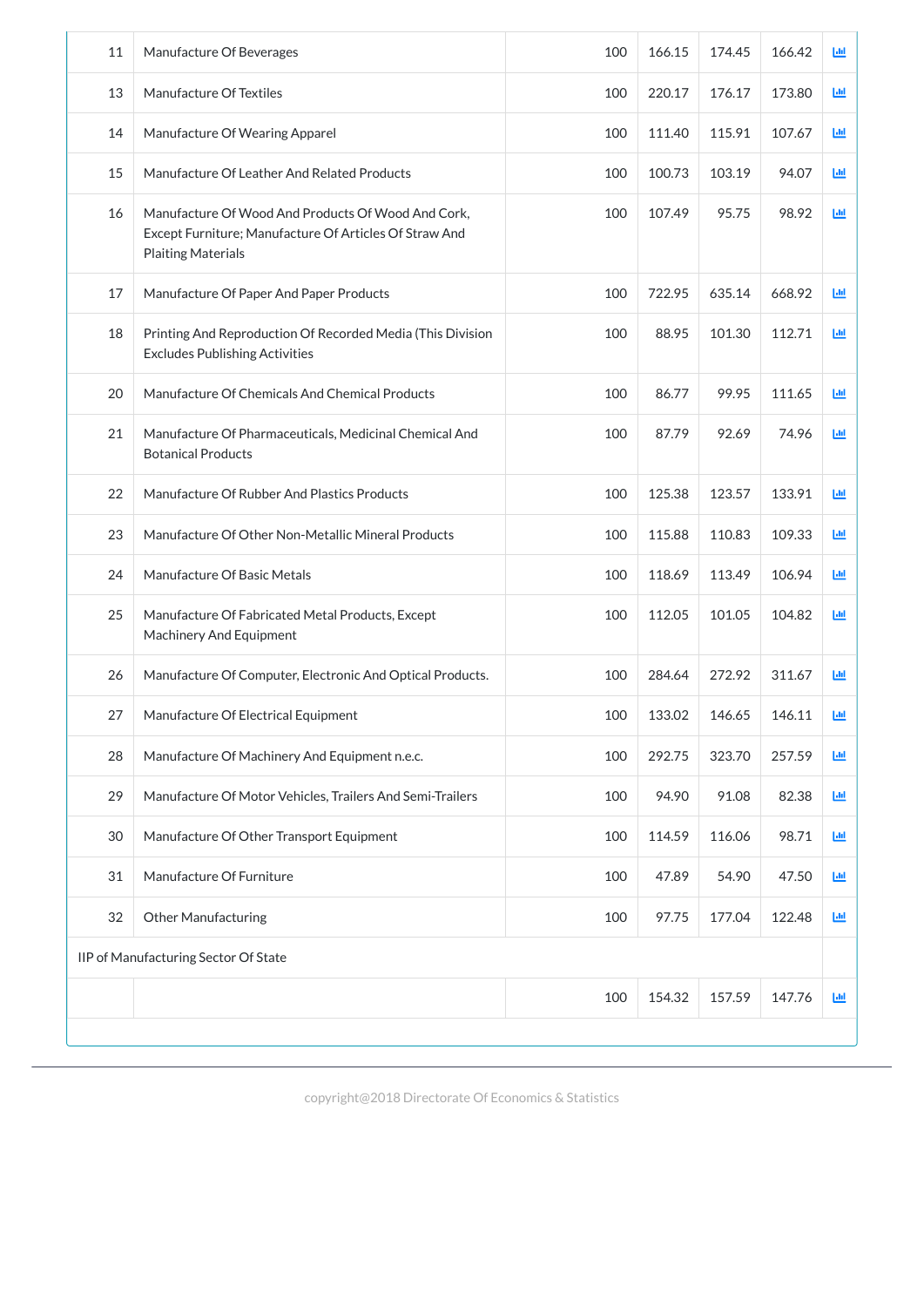| Year: - 2014-15<br>Report:- Index of Industrial Production (IIP) Report |                                                                                                                        |                                |                    | Quarter:- July - September |                    |    |
|-------------------------------------------------------------------------|------------------------------------------------------------------------------------------------------------------------|--------------------------------|--------------------|----------------------------|--------------------|----|
| <b>NIC</b><br>Code                                                      | <b>Description</b>                                                                                                     | <b>Base Year (2011-</b><br>12) | Jul<br>2014-<br>15 | Aug<br>2014-<br>15         | Sep<br>2014-<br>15 |    |
|                                                                         | 3-digit NIC Wise IIP                                                                                                   |                                |                    |                            |                    |    |
| 103                                                                     | Processing and preserving of fruit and vegetables                                                                      | 100                            | 64.51              | 46.06                      | 54.24              | 匝  |
| 104                                                                     | Manufacture of vegetable and animal oils and fats                                                                      | 100                            | 61.80              | 44.11                      | 81.60              | ĿЩ |
| 105                                                                     | Manufacture of dairy products                                                                                          | 100                            | 84.23              | 110.99                     | 101.06             | 画  |
| 106                                                                     | Manufacture of grain mill products, starches and starch<br>products                                                    | 100                            | 52.48              | 53.40                      | 57.46              | 國  |
| 107                                                                     | Manufacture of other food products                                                                                     | 100                            | 246.51             | 237.97                     | 283.03             | 画  |
| 108                                                                     | Manufacture of prepared animal feeds                                                                                   | 100                            | 100.27             | 85.94                      | 91.64              | 匝  |
| 110                                                                     | Manufacture of beverages                                                                                               | 100                            | 164.92             | 173.82                     | 164.10             | 匝  |
| 131                                                                     | Spinning, weaving and finishing of textiles                                                                            | 100                            | 193.90             | 166.33                     | 103.90             | Ш  |
| 139                                                                     | Manufacture of other textiles                                                                                          | 100                            | 223.09             | 239.58                     | 254.70             | ш  |
| 141                                                                     | Manufacture of wearing apparel, except fur apparel                                                                     | 100                            | 117.36             | 123.91                     | 117.32             | ш  |
| 151                                                                     | Tanning and dressing of leather; manufacture of luggage,<br>handbags, saddlery and harness; dressing and dyeing of fur | 100                            | 87.76              | 216.37                     | 370.99             | 匝  |
| 152                                                                     | Manufacture of footwear                                                                                                | 100                            | 100.44             | 94.25                      | 98.17              | 画  |
| 161                                                                     | Saw milling and planing of wood                                                                                        | 100                            | 60.15              | 34.99                      | 43.52              | 画  |
| 162                                                                     | Manufacture of products of wood, cork, straw and plaiting<br>materials                                                 | 100                            | 118.49             | 128.51                     | 122.29             | 画  |
| 170                                                                     | Manufacture of paper and paper products                                                                                | 100                            | 508.38             | 752.78                     | 554.03             | 國  |
| 181                                                                     | Printing and service activities related to printing                                                                    | 100                            | 107.91             | 109.34                     | 101.37             | 画  |
| 201                                                                     | Manufacture of basic chemicals, fertilizer and nitrogen<br>compounds, plastics and synthetic rubber in primary forms   | 100                            | 91.01              | 101.17                     | 133.77             | 画  |
| 202                                                                     | Manufacture of other chemical products                                                                                 | 100                            | 112.02             | 101.33                     | 127.07             | 画  |
| 203                                                                     | Manufacture of man-made fibres                                                                                         | 100                            | 163.30             | 897.88                     | 138.19             | Ш  |
| 210                                                                     | Manufacture of pharmaceuticals, medicinal chemical and<br>botanical products                                           | 100                            | 65.20              | 104.73                     | 143.01             | 画  |
| 221                                                                     | Manufacture of rubber products                                                                                         | 100                            | 88.76              | 59.18                      | 77.58              | 画  |
| 222                                                                     | Manufacture of plastics products                                                                                       | 100                            | 151.61             | 127.15                     | 124.69             | Ш  |
| 231                                                                     | Manufacture of glass and glass products                                                                                | 100                            | 92.59              | 90.03                      | 97.18              | Ш  |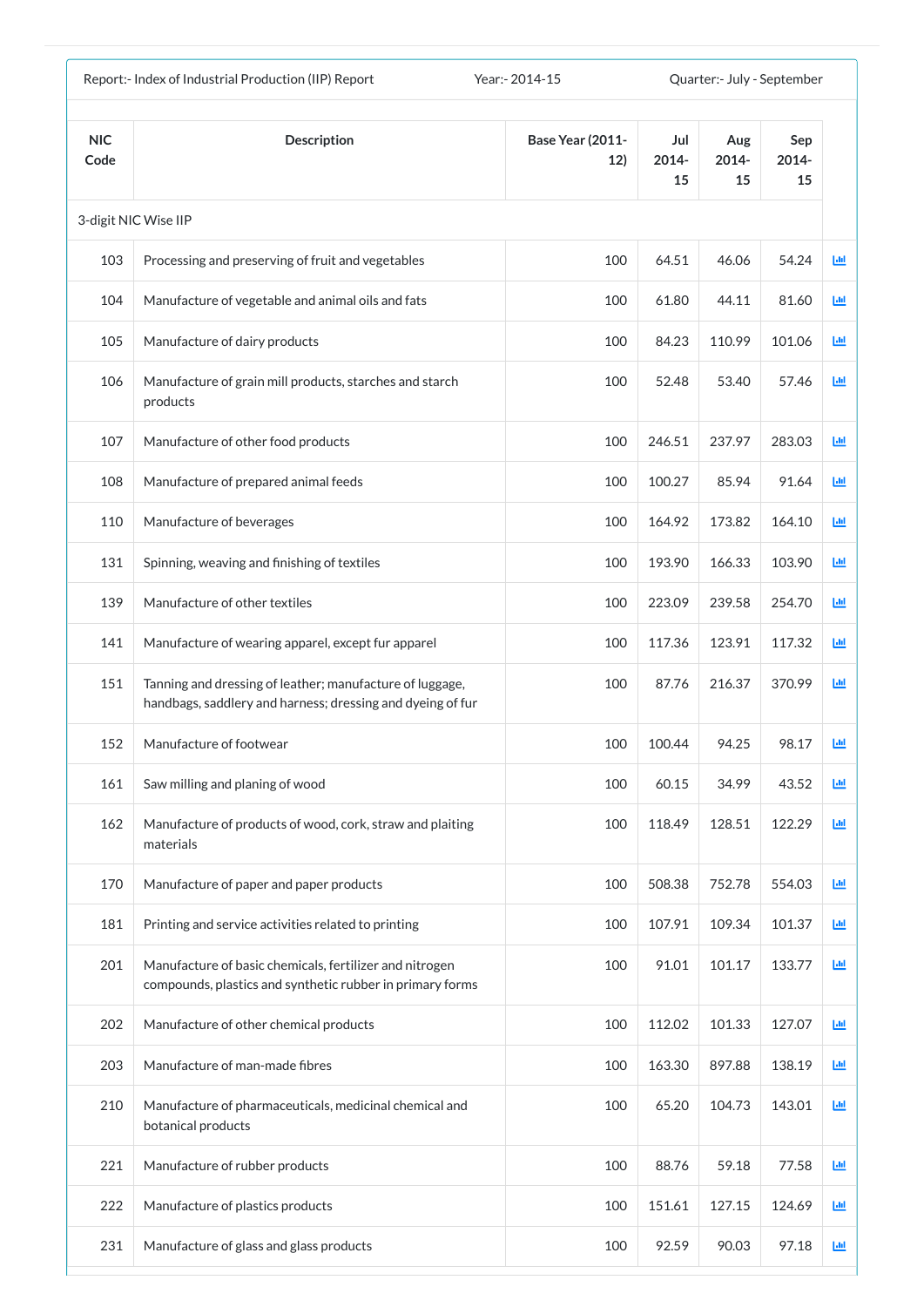| 239 | Manufacture of non-metallic mineral products n.e.c.                                                            | 100 | 112.65 | 160.20 | 171.02 | 画 |
|-----|----------------------------------------------------------------------------------------------------------------|-----|--------|--------|--------|---|
| 241 | Manufacture of basic iron and steel                                                                            | 100 | 155.90 | 144.66 | 153.34 | 画 |
| 242 | Manufacture of basic precious and other non-ferrous metals                                                     | 100 | 104.70 | 126.06 | 129.19 | ш |
| 243 | Casting of metals                                                                                              | 100 | 77.38  | 73.15  | 77.54  | 画 |
| 251 | Manufacture of structural metal products, tanks, reservoirs<br>and steam generators                            | 100 | 109.05 | 107.39 | 121.21 | 画 |
| 259 | Manufacture of other fabricated metal products;<br>metalworking service activities                             | 100 | 144.37 | 95.90  | 119.61 | 画 |
| 262 | Manufacture of computers and peripheral equipment                                                              | 100 | 84.14  | 64.67  | 81.12  | 画 |
| 264 | Manufacture of consumer electronics                                                                            | 100 | 0.00   | 283.18 | 271.25 | 画 |
| 265 | Manufacture of measuring, testing, navigating and control<br>equipment; watches and clocks                     | 100 | 421.01 | 396.73 | 456.34 | 画 |
| 267 | Manufacture of optical instruments and equipment                                                               | 100 | 73.01  | 67.39  | 166.61 | 画 |
| 271 | Manufacture of electric motors, generators, transformers and<br>electricity distribution and control apparatus | 100 | 130.83 | 152.16 | 194.04 | 國 |
| 272 | Manufacture of batteries and accumulators                                                                      | 100 | 14.25  | 63.51  | 30.89  | 画 |
| 273 | Manufacture of wiring and wiring devices                                                                       | 100 | 165.18 | 147.37 | 125.74 | 画 |
| 274 | Manufacture of electric lighting equipment                                                                     | 100 | 132.65 | 125.96 | 138.95 | 画 |
| 275 | Manufacture of domestic appliances                                                                             | 100 | 134.00 | 139.40 | 123.19 | 画 |
| 279 | Manufacture of other electrical equipment                                                                      | 100 | 97.41  | 100.11 | 87.94  | 画 |
| 281 | Manufacture of general purpose machinery                                                                       | 100 | 195.23 | 136.91 | 133.59 | 画 |
| 282 | Manufacture of special-purpose machinery                                                                       | 100 | 144.98 | 106.26 | 134.41 | 画 |
| 291 | Manufacture of motor vehicles                                                                                  | 100 | 77.01  | 83.12  | 101.68 | 画 |
| 292 | Manufacture of bodies (coachwork) for motor vehicles;<br>manufacture of trailers and semi-trailers             | 100 | 31.83  | 38.63  | 34.33  | 画 |
| 293 | Manufacture of parts and accessories for motor vehicles                                                        | 100 | 108.14 | 108.23 | 124.34 | 画 |
| 309 | Manufacture of transport equipment n.e.c.                                                                      | 100 | 93.99  | 97.84  | 112.30 | 画 |
| 310 | Manufacture of furniture                                                                                       | 100 | 51.51  | 60.65  | 61.27  | 画 |
| 321 | Manufacture of jewellery, bijouterie and related articles                                                      | 100 | 67.89  | 84.36  | 156.35 | 画 |
| 325 | Manufacture of medical and dental instruments and supplies                                                     | 100 | 100.39 | 97.03  | 115.66 | 画 |
| 329 | Other manufacturing n.e.c.                                                                                     | 100 | 98.87  | 93.97  | 98.17  | 画 |
|     | 2-digit NIC Wise IIP                                                                                           |     |        |        |        |   |
| 10  | Manufacture Of Food Products                                                                                   | 100 | 189.42 | 182.58 | 216.35 | 画 |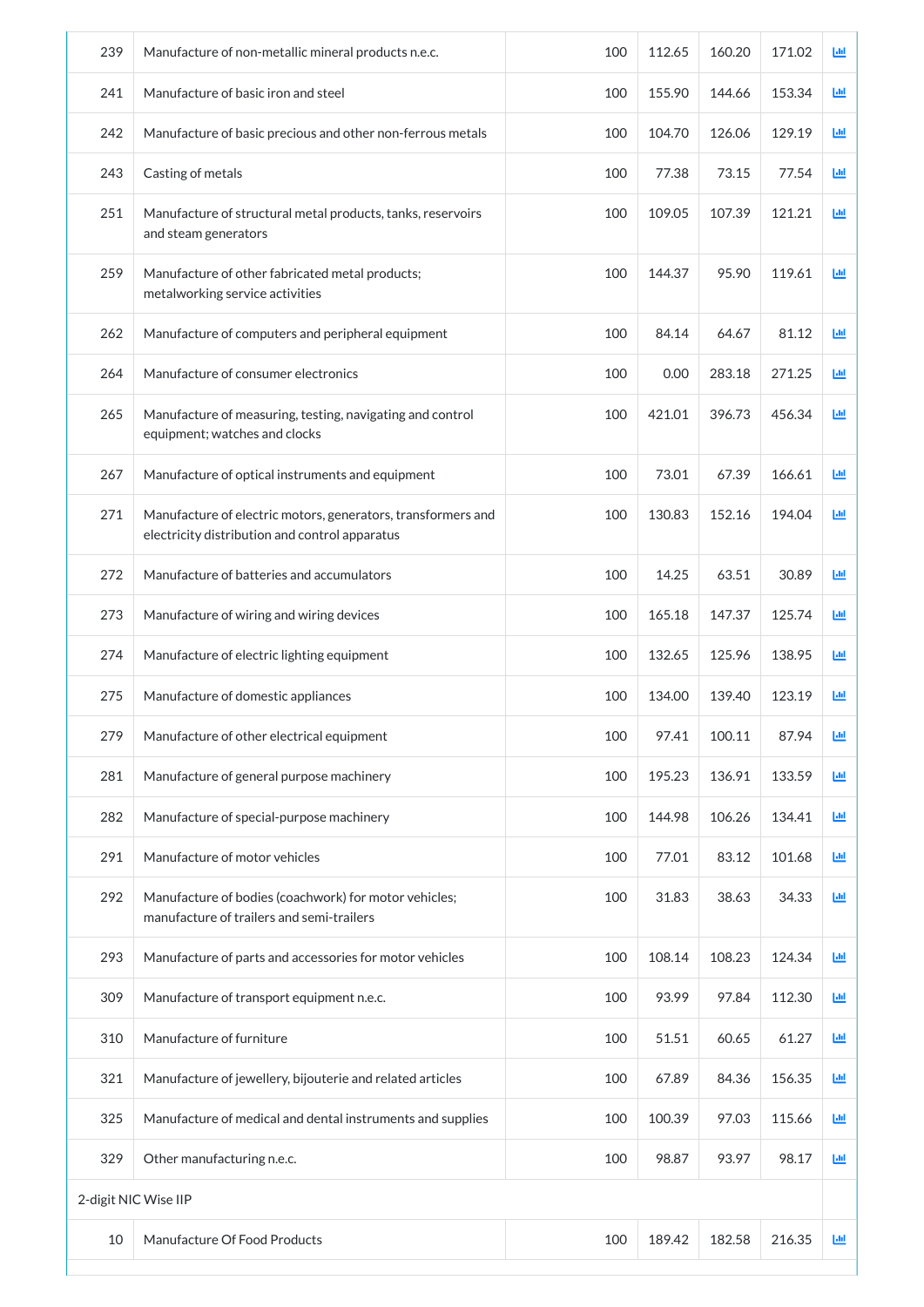| 11 | Manufacture Of Beverages                                                                                                                  | 100 | 164.92 | 173.82 | 164.10 | Ш                          |
|----|-------------------------------------------------------------------------------------------------------------------------------------------|-----|--------|--------|--------|----------------------------|
| 13 | Manufacture Of Textiles                                                                                                                   | 100 | 220.74 | 233.69 | 242.58 | 画                          |
| 14 | Manufacture Of Wearing Apparel                                                                                                            | 100 | 117.36 | 123.91 | 117.32 | 画                          |
| 15 | Manufacture Of Leather And Related Products                                                                                               | 100 | 100.33 | 95.36  | 100.66 | 画                          |
| 16 | Manufacture Of Wood And Products Of Wood And Cork,<br>Except Furniture; Manufacture Of Articles Of Straw And<br><b>Plaiting Materials</b> | 100 | 118.43 | 128.40 | 122.20 | $\underline{\mathsf{Lul}}$ |
| 17 | Manufacture Of Paper And Paper Products                                                                                                   | 100 | 508.38 | 752.78 | 554.03 | 画                          |
| 18 | Printing And Reproduction Of Recorded Media (This Division<br><b>Excludes Publishing Activities</b>                                       | 100 | 107.91 | 109.34 | 101.37 | 画                          |
| 20 | Manufacture Of Chemicals And Chemical Products                                                                                            | 100 | 111.61 | 117.18 | 127.75 | 画                          |
| 21 | Manufacture Of Pharmaceuticals, Medicinal Chemical And<br><b>Botanical Products</b>                                                       | 100 | 65.20  | 104.73 | 143.01 | 画                          |
| 22 | Manufacture Of Rubber And Plastics Products                                                                                               | 100 | 139.39 | 113.94 | 115.53 | 画                          |
| 23 | Manufacture Of Other Non-Metallic Mineral Products                                                                                        | 100 | 99.57  | 114.46 | 122.89 | 画                          |
| 24 | Manufacture Of Basic Metals                                                                                                               | 100 | 104.64 | 121.58 | 125.14 | 画                          |
| 25 | Manufacture Of Fabricated Metal Products, Except<br><b>Machinery And Equipment</b>                                                        | 100 | 121.62 | 103.30 | 120.64 | Ш                          |
| 26 | Manufacture Of Computer, Electronic And Optical Products.                                                                                 | 100 | 271.40 | 332.88 | 368.64 | 画                          |
| 27 | Manufacture Of Electrical Equipment                                                                                                       | 100 | 140.15 | 135.90 | 127.20 | LЩ                         |
| 28 | Manufacture Of Machinery And Equipment n.e.c.                                                                                             | 100 | 182.01 | 128.84 | 133.80 | 画                          |
| 29 | Manufacture Of Motor Vehicles, Trailers And Semi-Trailers                                                                                 | 100 | 91.20  | 94.44  | 111.47 | 画                          |
| 30 | Manufacture Of Other Transport Equipment                                                                                                  | 100 | 93.99  | 97.84  | 112.30 | 画                          |
| 31 | Manufacture Of Furniture                                                                                                                  | 100 | 51.51  | 60.65  | 61.27  | 画                          |
| 32 | Other Manufacturing                                                                                                                       | 100 | 88.91  | 91.04  | 118.13 | 画                          |
|    | IIP of Manufacturing Sector Of State                                                                                                      |     |        |        |        |                            |
|    |                                                                                                                                           | 100 | 135.29 | 143.73 | 152.12 | 画                          |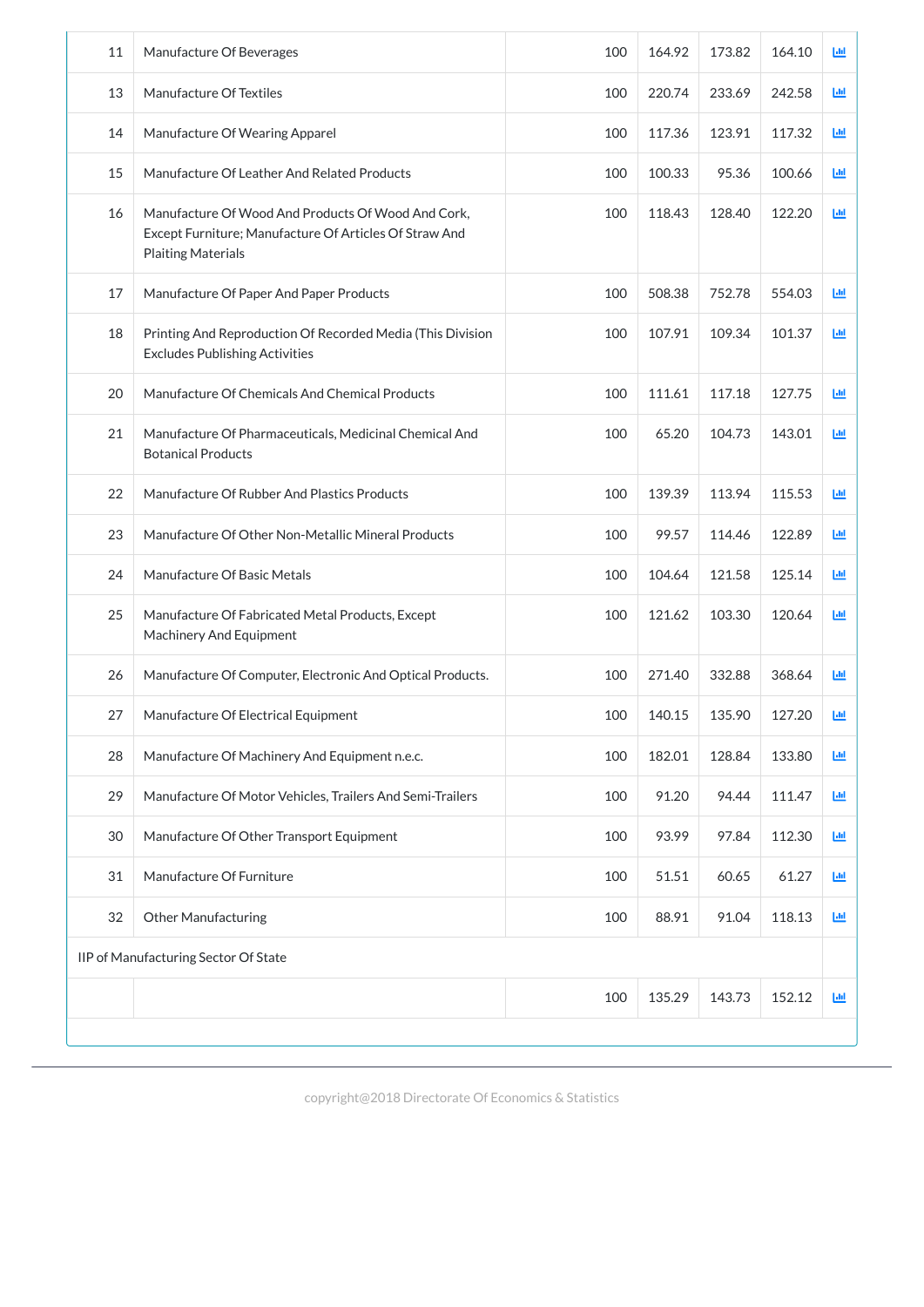|                    | Report:- Index of Industrial Production (IIP) Report                                                                   | Year:- 2014-15                 |                    | Quarter:- October -<br>December |                           |             |
|--------------------|------------------------------------------------------------------------------------------------------------------------|--------------------------------|--------------------|---------------------------------|---------------------------|-------------|
| <b>NIC</b><br>Code | <b>Description</b>                                                                                                     | <b>Base Year (2011-</b><br>12) | Oct<br>2014-<br>15 | <b>Nov</b><br>2014-<br>15       | <b>Dec</b><br>2014-<br>15 |             |
|                    | 3-digit NIC Wise IIP                                                                                                   |                                |                    |                                 |                           |             |
| 103                | Processing and preserving of fruit and vegetables                                                                      | 100                            | 39.60              | 65.08                           | 79.46                     | 画           |
| 104                | Manufacture of vegetable and animal oils and fats                                                                      | 100                            | 61.02              | 87.28                           | 75.64                     | $L_{\rm H}$ |
| 105                | Manufacture of dairy products                                                                                          | 100                            | 108.40             | 88.87                           | 93.63                     | $L_{\rm H}$ |
| 106                | Manufacture of grain mill products, starches and starch<br>products                                                    | 100                            | 77.93              | 102.22                          | 105.57                    | 画           |
| 107                | Manufacture of other food products                                                                                     | 100                            | 211.87             | 258.60                          | 246.60                    | 画           |
| 108                | Manufacture of prepared animal feeds                                                                                   | 100                            | 74.66              | 89.33                           | 78.48                     | 画           |
| 110                | Manufacture of beverages                                                                                               | 100                            | 151.15             | 206.93                          | 195.10                    | 画           |
| 131                | Spinning, weaving and finishing of textiles                                                                            | 100                            | 157.70             | 178.19                          | 207.38                    | 画           |
| 139                | Manufacture of other textiles                                                                                          | 100                            | 257.22             | 266.75                          | 248.84                    | 画           |
| 141                | Manufacture of wearing apparel, except fur apparel                                                                     | 100                            | 114.30             | 126.23                          | 112.35                    | 画           |
| 151                | Tanning and dressing of leather; manufacture of luggage,<br>handbags, saddlery and harness; dressing and dyeing of fur | 100                            | 502.78             | 400.90                          | 853.44                    | 画           |
| 152                | Manufacture of footwear                                                                                                | 100                            | 81.74              | 96.13                           | 100.03                    | 画           |
| 161                | Saw milling and planing of wood                                                                                        | 100                            | 46.50              | 52.46                           | 55.53                     | 画           |
| 162                | Manufacture of products of wood, cork, straw and plaiting<br>materials                                                 | 100                            | 115.48             | 116.74                          | 132.31                    | 画           |
| 170                | Manufacture of paper and paper products                                                                                | 100                            | 399.24             | 488.60                          | 574.87                    | 画           |
| 181                | Printing and service activities related to printing                                                                    | 100                            | 88.48              | 95.06                           | 101.63                    | 画           |
| 201                | Manufacture of basic chemicals, fertilizer and nitrogen<br>compounds, plastics and synthetic rubber in primary forms   | 100                            | 109.53             | 109.80                          | 82.73                     | 画           |
| 202                | Manufacture of other chemical products                                                                                 | 100                            | 98.96              | 116.43                          | 104.01                    | 画           |
| 203                | Manufacture of man-made fibres                                                                                         | 100                            | 132.39             | 127.03                          | 144.43                    | 画           |
| 210                | Manufacture of pharmaceuticals, medicinal chemical and<br>botanical products                                           | 100                            | 99.01              | 89.85                           | 123.08                    | 画           |
| 221                | Manufacture of rubber products                                                                                         | 100                            | 104.24             | 120.71                          | 131.21                    | 画           |
| 222                | Manufacture of plastics products                                                                                       | 100                            | 121.21             | 141.38                          | 139.55                    | 画           |
|                    |                                                                                                                        |                                |                    |                                 |                           |             |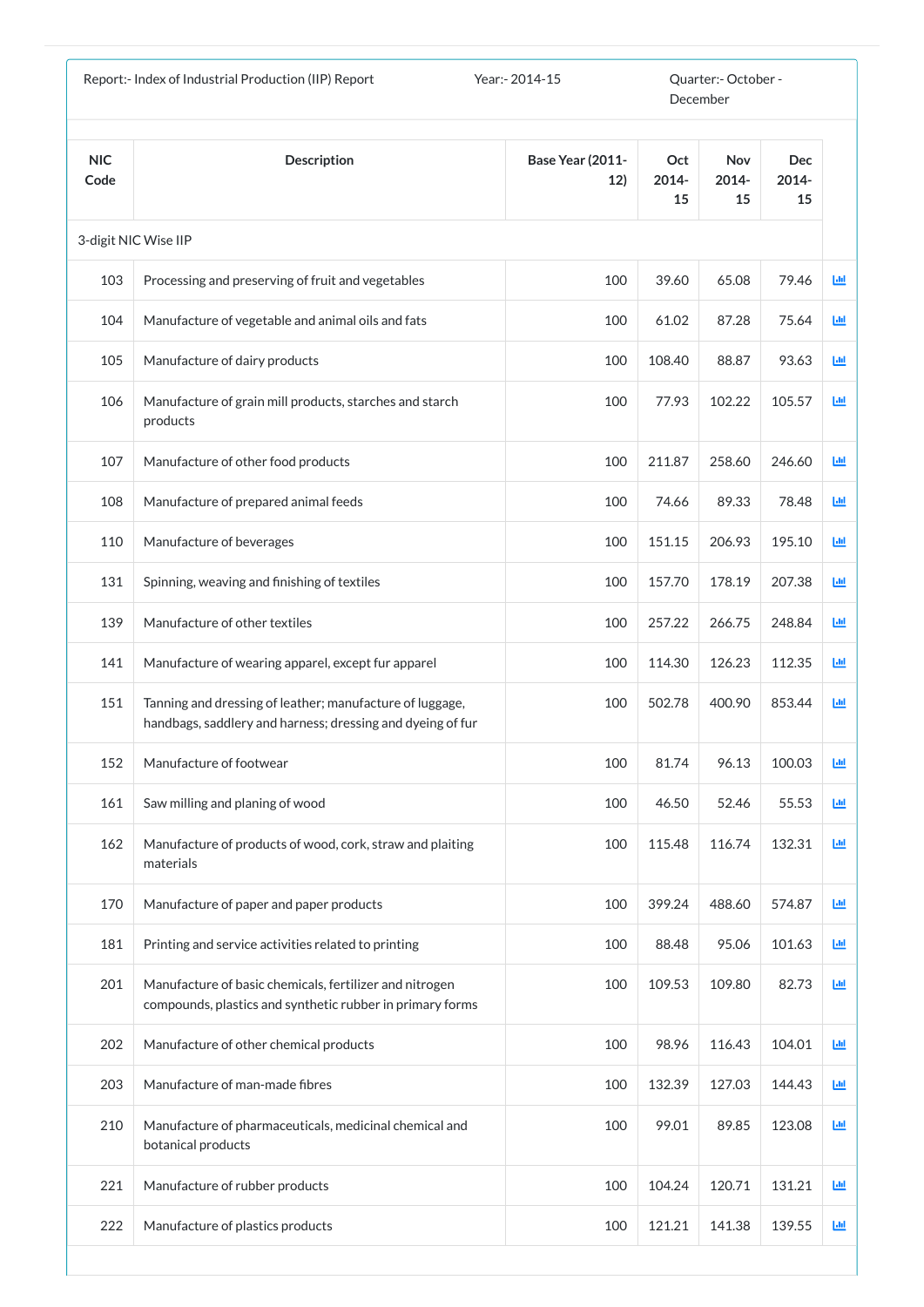| 231 | Manufacture of glass and glass products                                                                        | 100 | 101.12 | 88.17  | 98.75  | 画 |  |  |
|-----|----------------------------------------------------------------------------------------------------------------|-----|--------|--------|--------|---|--|--|
| 239 | Manufacture of non-metallic mineral products n.e.c.                                                            | 100 | 168.39 | 171.32 | 159.16 | 画 |  |  |
| 241 | Manufacture of basic iron and steel                                                                            | 100 | 150.55 | 144.65 | 148.63 | ш |  |  |
| 242 | Manufacture of basic precious and other non-ferrous metals                                                     | 100 | 116.44 | 118.43 | 107.72 | 画 |  |  |
| 243 | Casting of metals                                                                                              | 100 | 70.77  | 74.28  | 93.99  | 画 |  |  |
| 251 | Manufacture of structural metal products, tanks, reservoirs<br>and steam generators                            | 100 | 126.39 | 126.76 | 136.00 | 画 |  |  |
| 259 | Manufacture of other fabricated metal products;<br>metalworking service activities                             | 100 | 99.09  | 109.96 | 84.77  | 画 |  |  |
| 262 | Manufacture of computers and peripheral equipment                                                              | 100 | 52.89  | 35.03  | 51.96  | 画 |  |  |
| 264 | Manufacture of consumer electronics                                                                            | 100 | 370.64 | 54.13  | 145.87 | 画 |  |  |
| 265 | Manufacture of measuring, testing, navigating and control<br>equipment; watches and clocks                     | 100 | 411.55 | 523.67 | 562.54 | 画 |  |  |
| 267 | Manufacture of optical instruments and equipment                                                               | 100 | 54.29  | 149.77 | 104.84 | 画 |  |  |
| 271 | Manufacture of electric motors, generators, transformers and<br>electricity distribution and control apparatus | 100 | 160.18 | 134.59 | 121.35 | 國 |  |  |
| 272 | Manufacture of batteries and accumulators                                                                      | 100 | 36.27  | 38.49  | 77.47  | 画 |  |  |
| 273 | Manufacture of wiring and wiring devices                                                                       | 100 | 126.84 | 163.15 | 171.53 | 画 |  |  |
| 274 | Manufacture of electric lighting equipment                                                                     | 100 | 121.96 | 124.25 | 132.85 | ш |  |  |
| 275 | Manufacture of domestic appliances                                                                             | 100 | 88.40  | 121.11 | 157.71 | 画 |  |  |
| 279 | Manufacture of other electrical equipment                                                                      | 100 | 70.35  | 85.23  | 101.47 | 画 |  |  |
| 281 | Manufacture of general purpose machinery                                                                       | 100 | 142.03 | 207.13 | 233.06 | 画 |  |  |
| 282 | Manufacture of special-purpose machinery                                                                       | 100 | 74.05  | 101.96 | 41.84  | 画 |  |  |
| 291 | Manufacture of motor vehicles                                                                                  | 100 | 90.62  | 78.31  | 97.62  | 画 |  |  |
| 292 | Manufacture of bodies (coachwork) for motor vehicles;<br>manufacture of trailers and semi-trailers             | 100 | 36.01  | 43.94  | 40.62  | 画 |  |  |
| 293 | Manufacture of parts and accessories for motor vehicles                                                        | 100 | 114.81 | 147.46 | 112.41 | 画 |  |  |
| 309 | Manufacture of transport equipment n.e.c.                                                                      | 100 | 103.42 | 85.09  | 80.40  | 画 |  |  |
| 310 | Manufacture of furniture                                                                                       | 100 | 51.57  | 49.21  | 63.73  | 画 |  |  |
| 321 | Manufacture of jewellery, bijouterie and related articles                                                      | 100 | 147.10 | 165.61 | 141.95 | 画 |  |  |
| 325 | Manufacture of medical and dental instruments and supplies                                                     | 100 | 114.14 | 104.65 | 110.67 | 画 |  |  |
| 329 | Other manufacturing n.e.c.                                                                                     | 100 | 107.70 | 107.90 | 111.07 | 画 |  |  |
|     | 2-digit NIC Wise IIP                                                                                           |     |        |        |        |   |  |  |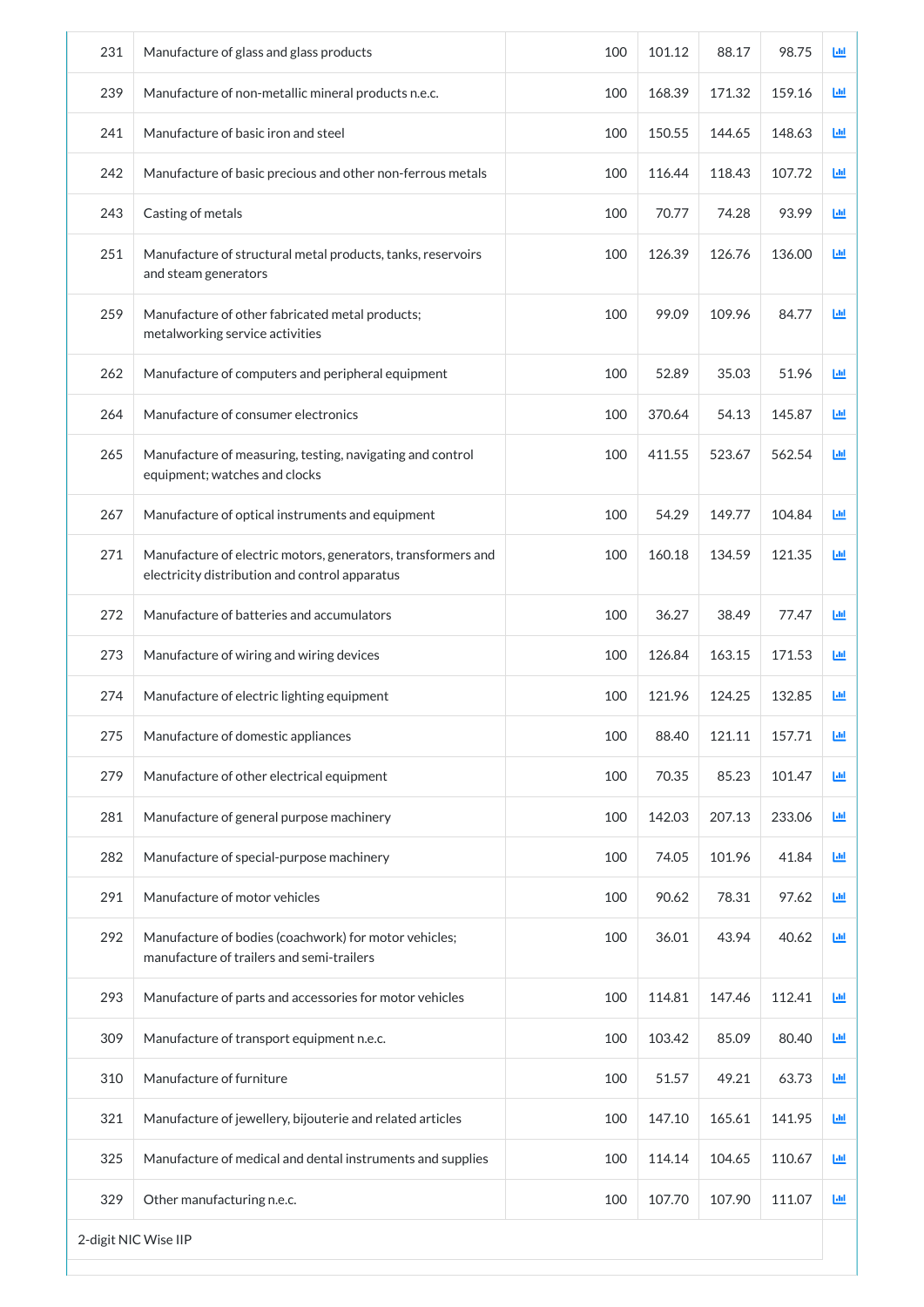| 10 | Manufacture Of Food Products                                                                                                              | 100 | 170.02 | 209.69 | 202.00 | Щ |
|----|-------------------------------------------------------------------------------------------------------------------------------------------|-----|--------|--------|--------|---|
| 11 | Manufacture Of Beverages                                                                                                                  | 100 | 151.15 | 206.93 | 195.10 | 画 |
| 13 | Manufacture Of Textiles                                                                                                                   | 100 | 249.22 | 259.63 | 245.51 | 画 |
| 14 | Manufacture Of Wearing Apparel                                                                                                            | 100 | 114.30 | 126.23 | 112.35 | 画 |
| 15 | Manufacture Of Leather And Related Products                                                                                               | 100 | 85.57  | 98.91  | 106.89 | 画 |
| 16 | Manufacture Of Wood And Products Of Wood And Cork,<br>Except Furniture; Manufacture Of Articles Of Straw And<br><b>Plaiting Materials</b> | 100 | 115.40 | 116.67 | 132.23 | 画 |
| 17 | Manufacture Of Paper And Paper Products                                                                                                   | 100 | 399.24 | 488.60 | 574.87 | 画 |
| 18 | Printing And Reproduction Of Recorded Media (This Division<br><b>Excludes Publishing Activities</b>                                       | 100 | 88.48  | 95.06  | 101.63 | 画 |
| 20 | Manufacture Of Chemicals And Chemical Products                                                                                            | 100 | 100.34 | 116.19 | 103.36 | 画 |
| 21 | Manufacture Of Pharmaceuticals, Medicinal Chemical And<br><b>Botanical Products</b>                                                       | 100 | 99.01  | 89.85  | 123.08 | 画 |
| 22 | Manufacture Of Rubber And Plastics Products                                                                                               | 100 | 117.91 | 137.36 | 137.93 | 画 |
| 23 | Manufacture Of Other Non-Metallic Mineral Products                                                                                        | 100 | 124.54 | 117.12 | 119.78 | 画 |
| 24 | Manufacture Of Basic Metals                                                                                                               | 100 | 113.55 | 115.27 | 108.51 | 画 |
| 25 | Manufacture Of Fabricated Metal Products, Except<br><b>Machinery And Equipment</b>                                                        | 100 | 116.68 | 120.78 | 117.78 | 画 |
| 26 | Manufacture Of Computer, Electronic And Optical Products.                                                                                 | 100 | 365.25 | 346.10 | 397.35 | 画 |
| 27 | Manufacture Of Electrical Equipment                                                                                                       | 100 | 116.05 | 136.94 | 149.55 | 画 |
| 28 | Manufacture Of Machinery And Equipment n.e.c.                                                                                             | 100 | 124.14 | 179.46 | 182.75 | 画 |
| 29 | Manufacture Of Motor Vehicles, Trailers And Semi-Trailers                                                                                 | 100 | 101.34 | 110.84 | 103.81 | 画 |
| 30 | Manufacture Of Other Transport Equipment                                                                                                  | 100 | 103.42 | 85.09  | 80.40  | 画 |
| 31 | Manufacture Of Furniture                                                                                                                  | 100 | 51.57  | 49.21  | 63.73  | 画 |
| 32 | <b>Other Manufacturing</b>                                                                                                                | 100 | 120.88 | 126.43 | 121.07 | 画 |
|    | IIP of Manufacturing Sector Of State                                                                                                      |     |        |        |        |   |
|    |                                                                                                                                           | 100 | 132.90 | 145.67 | 149.79 | 画 |
|    |                                                                                                                                           |     |        |        |        |   |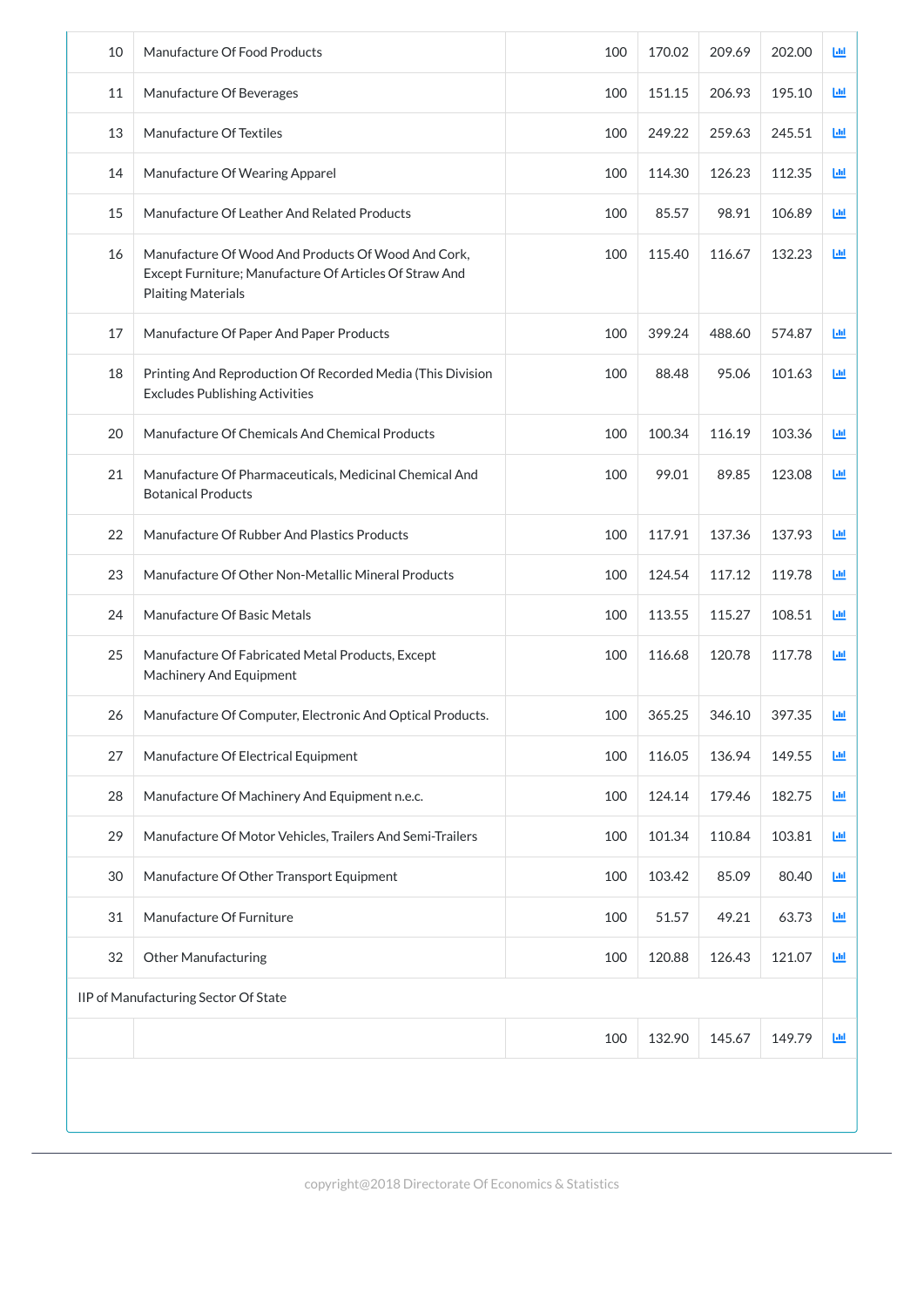| Year: - 2014-15<br>Report:- Index of Industrial Production (IIP) Report<br>Quarter: January - March |                                                                                                                        |                                |                    |                    |                    |                 |
|-----------------------------------------------------------------------------------------------------|------------------------------------------------------------------------------------------------------------------------|--------------------------------|--------------------|--------------------|--------------------|-----------------|
| <b>NIC</b><br>Code                                                                                  | <b>Description</b>                                                                                                     | <b>Base Year (2011-</b><br>12) | Jan<br>2014-<br>15 | Feb<br>2014-<br>15 | Mar<br>2014-<br>15 |                 |
|                                                                                                     | 3-digit NIC Wise IIP                                                                                                   |                                |                    |                    |                    |                 |
| 103                                                                                                 | Processing and preserving of fruit and vegetables                                                                      | 100                            | 82.11              | 136.36             | 52.24              | $ d\mathbf{r} $ |
| 104                                                                                                 | Manufacture of vegetable and animal oils and fats                                                                      | 100                            | 56.39              | 62.32              | 52.34              | 匝               |
| 105                                                                                                 | Manufacture of dairy products                                                                                          | 100                            | 121.01             | 72.20              | 104.51             | 匝               |
| 106                                                                                                 | Manufacture of grain mill products, starches and starch<br>products                                                    | 100                            | 123.14             | 104.55             | 115.01             | 國               |
| 107                                                                                                 | Manufacture of other food products                                                                                     | 100                            | 260.95             | 273.40             | 267.54             | Ш               |
| 108                                                                                                 | Manufacture of prepared animal feeds                                                                                   | 100                            | 84.86              | 87.12              | 96.17              | 画               |
| 110                                                                                                 | Manufacture of beverages                                                                                               | 100                            | 202.83             | 200.32             | 204.90             | 匝               |
| 131                                                                                                 | Spinning, weaving and finishing of textiles                                                                            | 100                            | 210.99             | 213.66             | 211.10             | 國               |
| 139                                                                                                 | Manufacture of other textiles                                                                                          | 100                            | 316.61             | 268.55             | 206.35             | 画               |
| 141                                                                                                 | Manufacture of wearing apparel, except fur apparel                                                                     | 100                            | 130.67             | 127.01             | 159.87             | ш               |
| 151                                                                                                 | Tanning and dressing of leather; manufacture of luggage,<br>handbags, saddlery and harness; dressing and dyeing of fur | 100                            | 968.42             | 811.22             | 755.90             | ш               |
| 152                                                                                                 | Manufacture of footwear                                                                                                | 100                            | 95.96              | 87.73              | 79.06              | ш               |
| 161                                                                                                 | Saw milling and planing of wood                                                                                        | 100                            | 66.12              | 78.83              | 95.95              | 画               |
| 162                                                                                                 | Manufacture of products of wood, cork, straw and plaiting<br>materials                                                 | 100                            | 115.67             | 117.79             | 102.11             | 画               |
| 170                                                                                                 | Manufacture of paper and paper products                                                                                | 100                            | 569.94             | 347.37             | 270.14             | 國               |
| 181                                                                                                 | Printing and service activities related to printing                                                                    | 100                            | 84.08              | 92.44              | 119.93             | 画               |
| 201                                                                                                 | Manufacture of basic chemicals, fertilizer and nitrogen<br>compounds, plastics and synthetic rubber in primary forms   | 100                            | 119.75             | 98.23              | 133.30             | 画               |
| 202                                                                                                 | Manufacture of other chemical products                                                                                 | 100                            | 108.50             | 103.22             | 118.33             | 画               |
| 203                                                                                                 | Manufacture of man-made fibres                                                                                         | 100                            | 146.11             | 135.58             | 139.56             | Ш               |
| 210                                                                                                 | Manufacture of pharmaceuticals, medicinal chemical and<br>botanical products                                           | 100                            | 125.52             | 93.19              | 92.54              | 画               |
| 221                                                                                                 | Manufacture of rubber products                                                                                         | 100                            | 90.54              | 106.60             | 121.44             | 画               |
| 222                                                                                                 | Manufacture of plastics products                                                                                       | 100                            | 136.41             | 132.96             | 147.44             | Ш               |
| 231                                                                                                 | Manufacture of glass and glass products                                                                                | 100                            | 102.05             | 88.38              | 292.25             | ĿЩ              |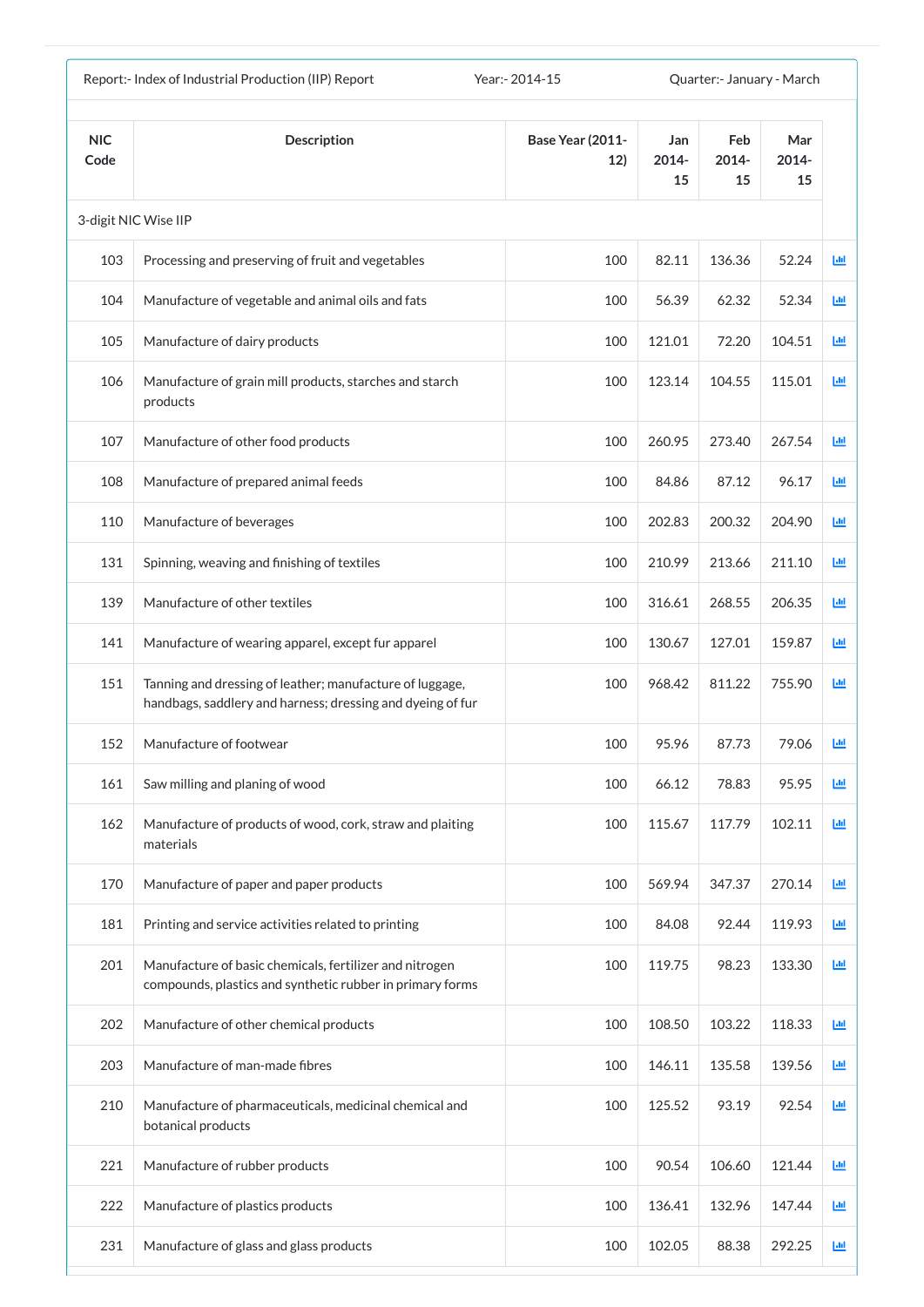| 239                  | Manufacture of non-metallic mineral products n.e.c.                                                            | 100 | 165.31 | 240.61 | 157.97 | Ш |
|----------------------|----------------------------------------------------------------------------------------------------------------|-----|--------|--------|--------|---|
| 241                  | Manufacture of basic iron and steel                                                                            | 100 | 164.98 | 166.86 | 172.98 | 画 |
| 242                  | Manufacture of basic precious and other non-ferrous metals                                                     | 100 | 116.85 | 124.98 | 141.21 | 画 |
| 243                  | Casting of metals                                                                                              | 100 | 87.33  | 99.06  | 103.77 | 画 |
| 251                  | Manufacture of structural metal products, tanks, reservoirs<br>and steam generators                            | 100 | 148.42 | 134.44 | 160.64 | 画 |
| 259                  | Manufacture of other fabricated metal products;<br>metalworking service activities                             | 100 | 87.47  | 100.86 | 89.03  | 画 |
| 262                  | Manufacture of computers and peripheral equipment                                                              | 100 | 79.86  | 44.89  | 86.41  | 画 |
| 264                  | Manufacture of consumer electronics                                                                            | 100 | 98.47  | 146.79 | 325.38 | 画 |
| 265                  | Manufacture of measuring, testing, navigating and control<br>equipment; watches and clocks                     | 100 | 524.81 | 546.96 | 559.60 | 画 |
| 267                  | Manufacture of optical instruments and equipment                                                               | 100 | 104.84 | 123.56 | 127.30 | 画 |
| 271                  | Manufacture of electric motors, generators, transformers and<br>electricity distribution and control apparatus | 100 | 114.73 | 120.72 | 139.78 | 画 |
| 272                  | Manufacture of batteries and accumulators                                                                      | 100 | 68.47  | 82.61  | 7.99   | 画 |
| 273                  | Manufacture of wiring and wiring devices                                                                       | 100 | 160.19 | 177.86 | 188.39 | 画 |
| 274                  | Manufacture of electric lighting equipment                                                                     | 100 | 127.28 | 127.61 | 148.71 | 画 |
| 275                  | Manufacture of domestic appliances                                                                             | 100 | 156.11 | 160.11 | 195.83 | ш |
| 279                  | Manufacture of other electrical equipment                                                                      | 100 | 105.52 | 102.82 | 120.41 | 画 |
| 281                  | Manufacture of general purpose machinery                                                                       | 100 | 324.62 | 308.59 | 392.83 | 画 |
| 282                  | Manufacture of special-purpose machinery                                                                       | 100 | 72.33  | 81.67  | 50.22  | 画 |
| 291                  | Manufacture of motor vehicles                                                                                  | 100 | 88.19  | 82.71  | 62.86  | 画 |
| 292                  | Manufacture of bodies (coachwork) for motor vehicles;<br>manufacture of trailers and semi-trailers             | 100 | 42.89  | 44.55  | 42.44  | 画 |
| 293                  | Manufacture of parts and accessories for motor vehicles                                                        | 100 | 127.37 | 148.71 | 117.84 | 画 |
| 309                  | Manufacture of transport equipment n.e.c.                                                                      | 100 | 98.31  | 90.81  | 97.94  | 画 |
| 310                  | Manufacture of furniture                                                                                       | 100 | 65.30  | 86.94  | 105.46 | 画 |
| 321                  | Manufacture of jewellery, bijouterie and related articles                                                      | 100 | 43.20  | 104.92 | 154.75 | 画 |
| 325                  | Manufacture of medical and dental instruments and supplies                                                     | 100 | 126.22 | 123.27 | 119.73 | 画 |
| 329                  | Other manufacturing n.e.c.                                                                                     | 100 | 172.59 | 120.49 | 111.13 | 画 |
| 2-digit NIC Wise IIP |                                                                                                                |     |        |        |        |   |
| 10                   | Manufacture Of Food Products                                                                                   | 100 | 215.69 | 221.66 | 217.56 | 画 |